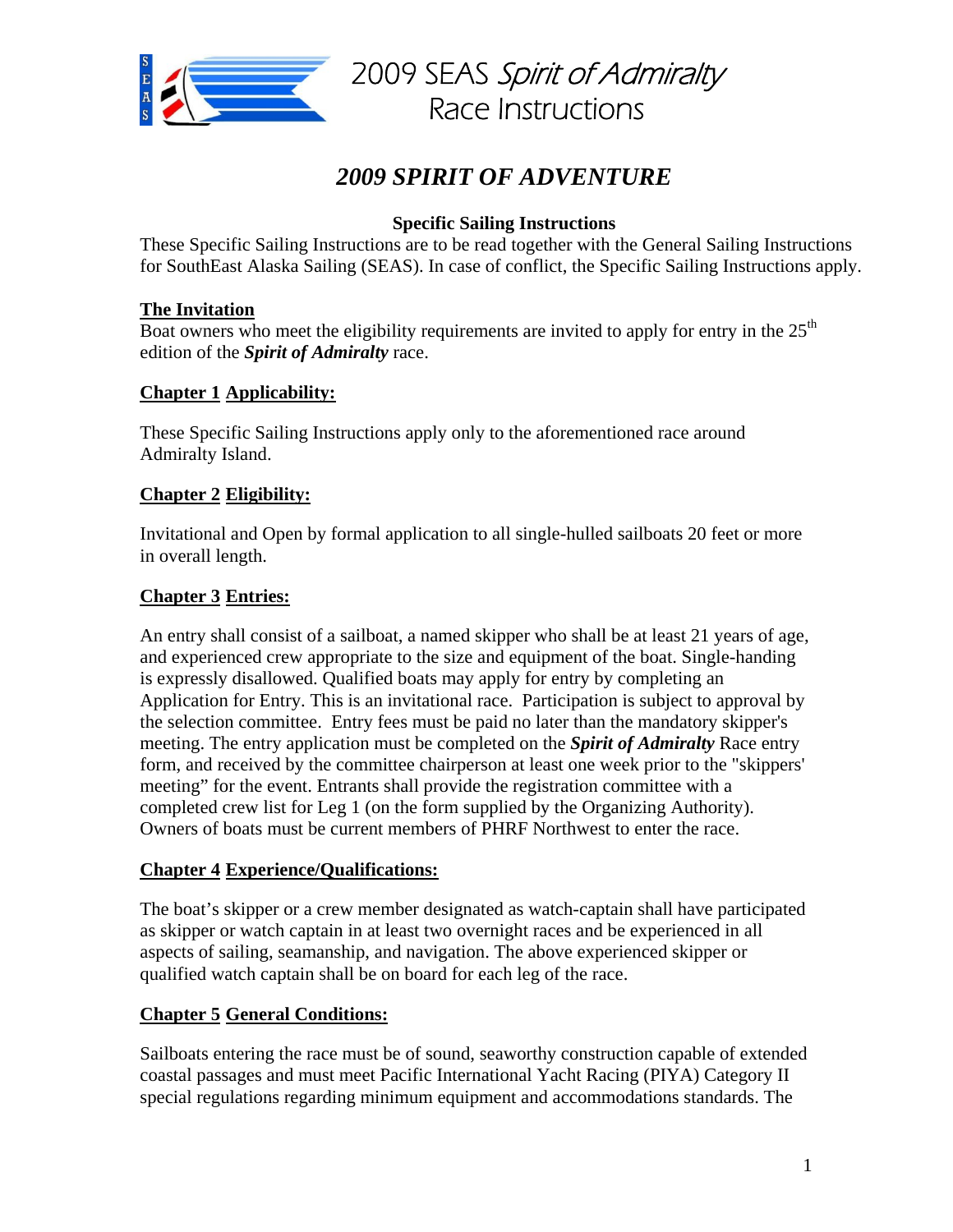

sailboat shall be self righting, with essentially watertight, enclosed accommodations and self-bailing cockpits. Each boat will carry a GPS (see Note 3, below) and Cell Phone. Phone numbers will be shared at the skipper's meeting.

# **Chapter 6 Responsibility:**

Boats must be fully independent and capable of carrying out their own emergency repairs at sea, In compliance with rule 1.1, boats racing shall promptly and fully render assistance when safety of life or property is involved. In determining race results, the Race Committee will ensure that assisting boats are adequately compensated for time lost due to compliance with this rule.

Full responsibility for any mishap will rest with the owner or skipper under ordinary process of law. SouthEast Alaska Sailing does not accept any responsibility towards the entrants, their crews, nor towards third parties with whom entrants have become involved.

## **Chapter 7 Additional Required Equipment:**

In addition to the US Coast Guard required equipment described elsewhere, boats must meet the 2009 Category II Pacific International Yachting Association regulations governing minimum equipment. Skippers are required to have a copy of the 2009 PIYA special regulations signed and ready to present at the skipper's meeting. In addition to the afore mentioned safety requirements, all boats shall carry: a handheld waterproof VHF radio with sufficient auxiliary batteries for at least 8 hours use, a GPS for position reports and race times, a cell phone. Cell numbers will be shared at the skipper's meeting.

\* See Note 1, below

## **Chapter 8 Coast Guard Auxiliary Inspection:**

Each boat must pass a 2009 Coast Guard Auxiliary Vessel Safety Check. Evidence of passing this inspection shall be presented at the mandatory skipper's meeting prior to the race. The inspection sticker must be visibly displayed on the port side of the forward most mast.

## **Chapter 9 Inspection:**

As this race takes place in hazardous and remote waters safety regulations will be strictly enforced. Compliance on all legs is mandatory*.* All boats shall be subject to random inspection prior to the start of the first leg and may be inspected at any time during the race. The race committee has the right to inspect any participating boat, and to reject or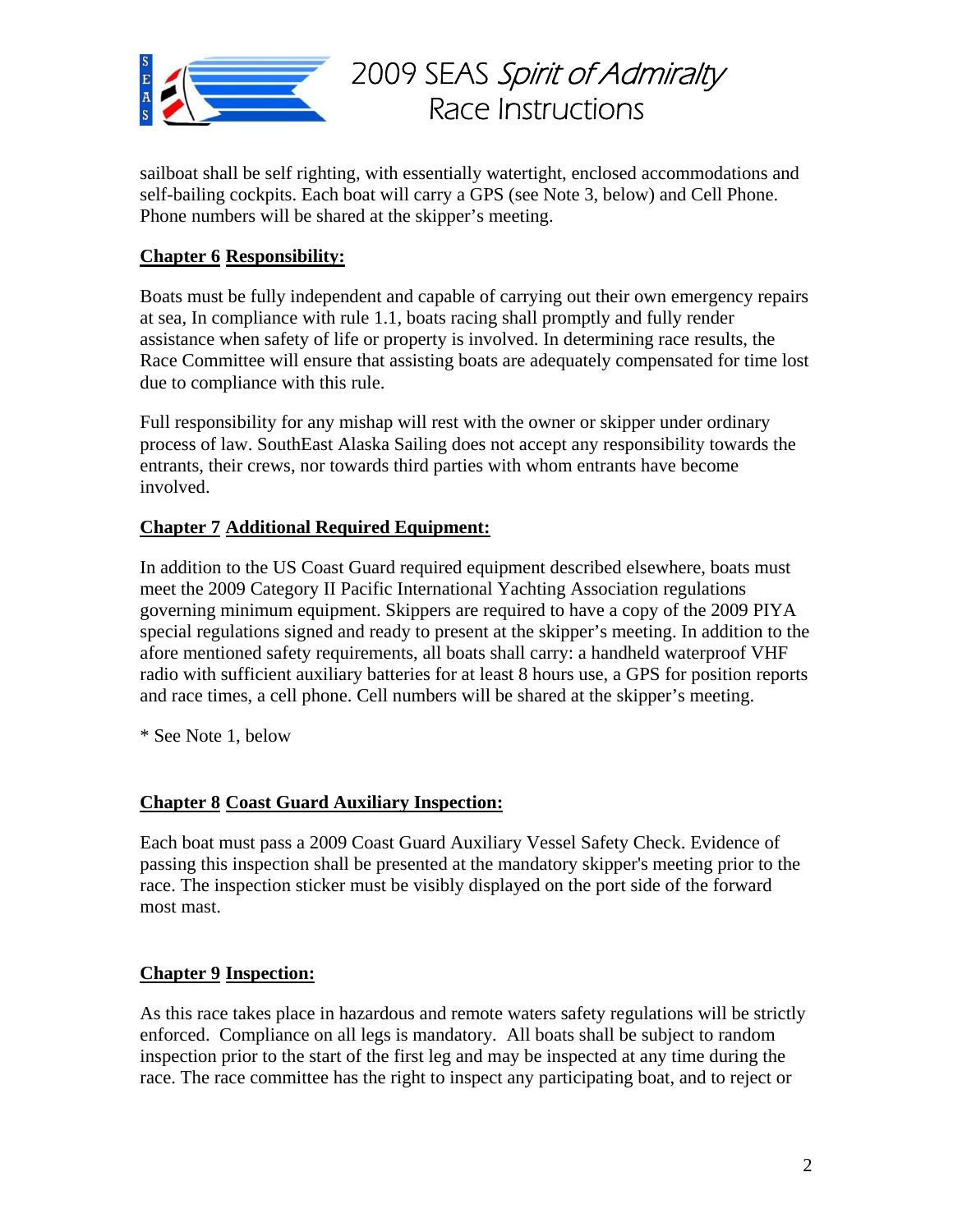

revoke its entry or disqualify it from the race, if it finds the boat does not meet the standards of the race rules.

## **Chapter 10 Race Management:**

The race will be under the management of the SouthEast Alaska Sailing Race Committee, which shall have full power to establish and interpret the rules and conditions governing the race, to decide protests on eligibility, to reject the entry of any boat at any time prior to the preparatory signal for the start, and to make alterations in any of the rules depending on conditions. There shall be no appeal from its decision. The race will be governed by The Racing Rules of Sailing 2009-2012.

Mandatory Skipper's Meeting to be held Friday June  $12<sup>th</sup>$  at 1700 at the Squire's Rest.

#### **Chapter 11 Safety Instructions:**

**Check In**: All boats must check in with the Race Committee Boat prior to the warning signal by coming within hail or on VHF channel 68. During the race, boats must make safety checks with the committee boat if one is provided, or if there is no committee boat with the competing boat designated to coordinate safety checks. Safety checks will be made by hail on VHF channel 16 switching to channel 68 every four hours. Skippers will confine check-in information to boat name and approximate position. Participating boats must monitor VHF channel 16 at all times while competing. The safety check-in will be managed by the Race Committee Boat or by a designated competing boat. Except for emergency communications, race administration, or communications assisting a vessel in entering of leaving safe harbor, no communications between boats actively racing is permitted. Failure to make two sequential safety checks may result in the boat being disqualified from that leg of the race. Any boat withdrawing from the race for any reason must contact the Race Committee via VHF or the on-shore race liaison, Failure to do so may result in the boat being refused entry in future races sponsored by the SEAS. All vessels will carry a Cell Phone to enable emergency contact. Cell numbers will be exchanged at the Skipper's Meeting.

**Barges and Cruise Ships Boats**: Boats must not sail across a towline, too close ahead, or too close alongside of commercial traffic. Deep draft vessels have very limited ability to change course and speed, Barges under tow can yaw unexpectedly well out to the side at speeds essentially the same as they are being towed. Recommendations for a safe distance (danger area) are at least 1/2 mile ahead and 1/4 mile to the side.

**Use of Auxiliary Power:** A boat in position where it may impede commercial traffic must exit from the "danger area" immediately using auxiliary power if necessary. Auxiliary power may be used if necessary to avoid other hazards, such as icebergs and rocks. If power is used, except for recharging of batteries, it must be reported to the Race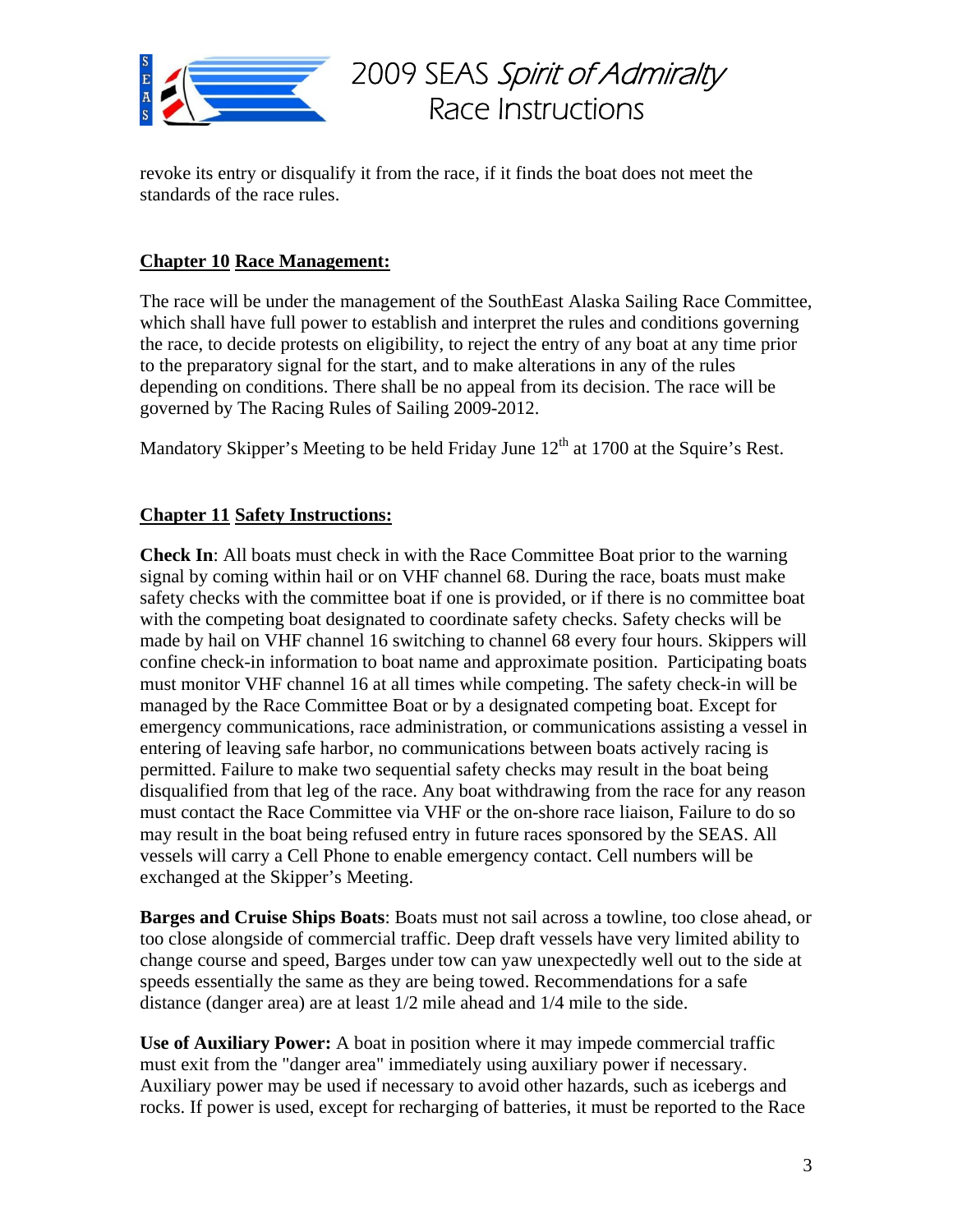

Committee at the finish line. When reported, the boat must provide the location, time, duration of power use, speed, direction of exit, and evidence that the competitive position of the boat was not improved.

**IMPORTANT:** In order to meet this requirement your engine must be able to start promptly. If an outboard, it must be fully operable within two minutes. The race committee may require outboard powered boats to demonstrate that they can mount and operate their motor within this time constraint.

## **Chapter 12 Navigation lights:**

Navigation lights must be shown between sunset and sunrise as required by the International Rules of the Road. This means that lights must be turned on by 2200 ADT, and may be turned off no earlier than 0330 ADT. These times apply for the duration of the race.

## **12a. Violations**

Observed and/or reported violations of the safety regulations will be handled by the Race Committee with the exception that the Race Committee shall have the option of issuing a "warning" when deemed appropriate. Warnings are recorded and may be considered when judging any future reports. A boat can be disqualified for infraction of the above safety instructions.

## **Chapter 13 Race Course:**

## **Leg 1 – Auke Bay to Warm Springs Bay (122 nm) June 20, 2009 0900 hours**

The race will begin off Battleship Island between the last of the airport range markers and the committee boat. If no committee boat is present, the starting line will be an imaginary line that extends from the airport range markers to Coghlan Island. The race will then proceed south into Stephen's Passage taking Admiralty Island to starboard.

At the southern end of Admiralty Island, the racers will proceed south of Yasha Island, keeping Yasha Island to starboard and entering Chatham Strait.

The finish line of Leg 1 of the Spirit of Adventure Race is the imaginary line drawn between the day mark on the south entrance of Warm Springs bay, and the highest point on the rock that is in the middle of the mouth of the bay.

## **Leg 2 – Warm Springs Bay (June 24, 2009 1000 hours) 94 nm**

After a mandatory layover in Warm Springs Bay of 24 hours after the last place boat finishes, or Wednesday, June 24, 1000, whichever is later, the second leg will begin.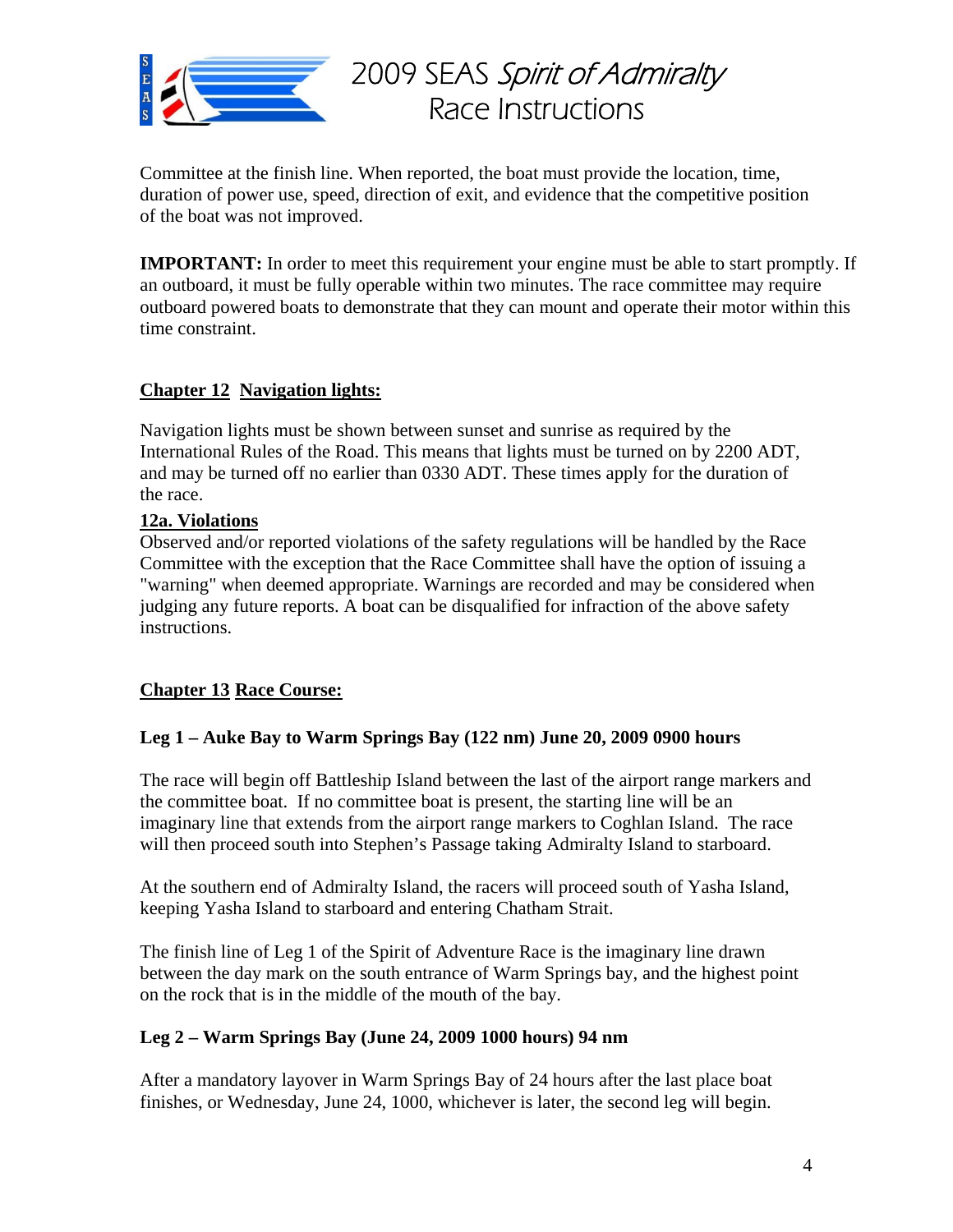

The second leg will begin at the imaginary line between the day mark on the south side of Warm Springs Bay and the committee boat. If no committee boat is present, the start line will be a line that bears 60 degrees from the day mark on the south side of Warm Springs bay that  $\frac{1}{2}$  nm long (the day mark will bear 240 from any boat sitting on the line).

The race will the proceed north up Chatham Strait, rounding Pt. Retreat to starboard, and continuing to Auke Bay keeping Coghlan Island to port.

The finish line will of the second leg and the race will be the line between the committee boat and the last mark of the airport range finders on Battleship Island. If no committee boat is present, the finish line will be the imaginary line made by the airport range finders.

**Finish Times:** Competitors are required to record their own finish time in hr:min:sec, using their GPS. If the race committee is positioned to record finish times, their recorded time will be the official time.

#### **Chapter 14 Specific Events:**

## **Mandatory Meetings**

1700 Friday, June 12, 2009

Post Race meeting, and Awards Party – TBD

#### **Chapter 15 Time Constraints:**

There are no time limits for any part of the race.

Changes to the Start/Finish lines and Start Times must be agreed to by all skippers. (See note 4, below)

Handicapping corrections based on Time-on-Time formula. (See Note 3 of General Rules)

## **Chapter 16 Trophies:**

#### *Spirit of Admiralty* **Perpetual Trophy:**

This trophy is awarded to boat with the lowest total PHRF corrected time for both legs. The boat and skipper's name will be inscribed on the perpetual trophy displayed at the